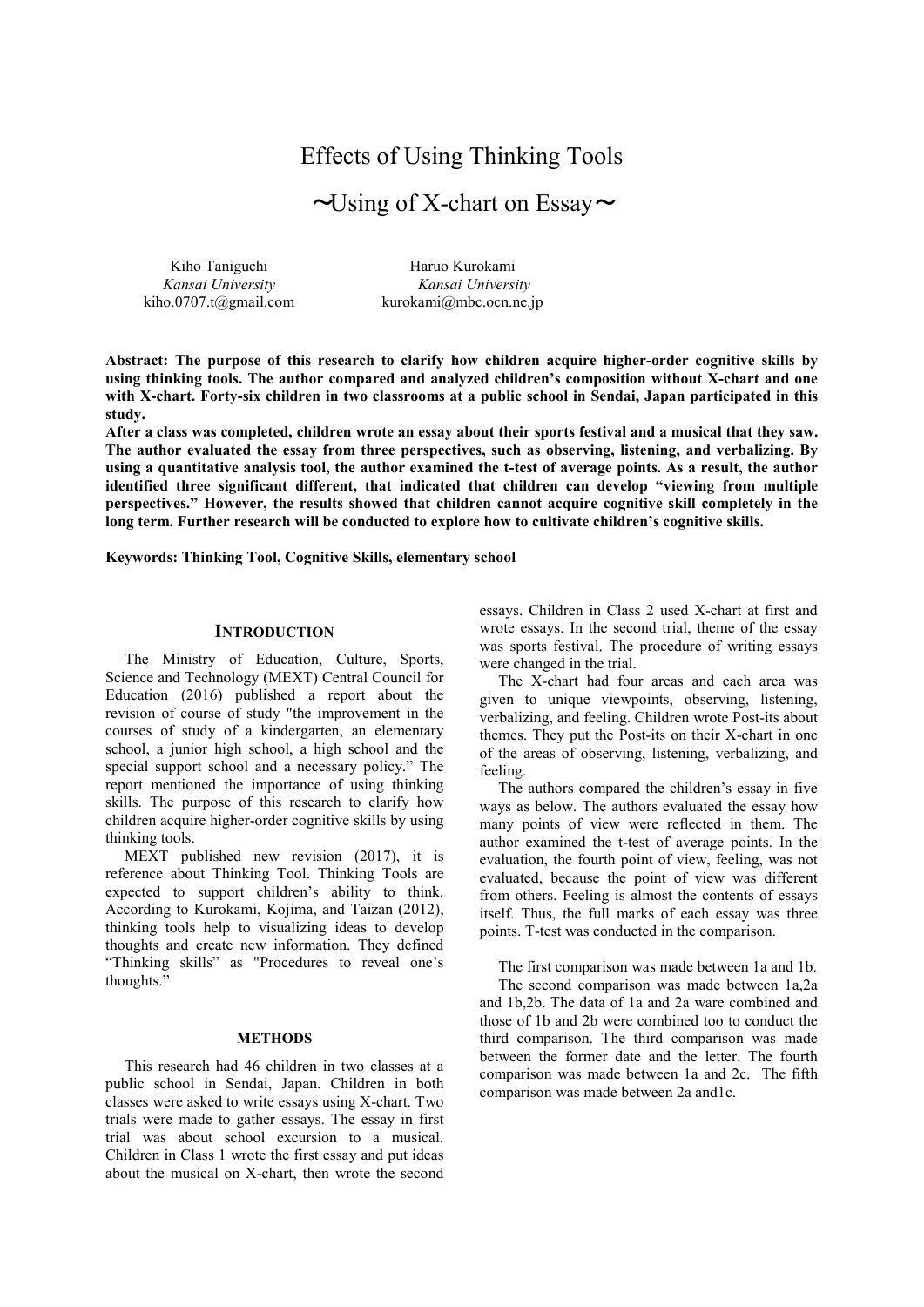

Figure1. X-Chart use in this study

The following value represents the composition for the t-test.

**1a**: Class 1 Musical (1st essay without X-chart)

**1b**: Class 1 Musical (2nd essay with X-chart)

**1c**: Class 1 Sports festival (essay with X-chart)

**2a**: Class 2 Sports festival (1st essay without Xchart)

**2b**: Class 2 Sports festival (2nd essay with Xchart)

**2c**: Class 2 Musical (essay with X-chart)

This study examined the t-test of average points in five patterns.

Table 1. Comparing the five ways.

|     | la and 1b             |
|-----|-----------------------|
|     | 2a and 2b             |
| ③   | $1a, 2a$ and $1b, 2b$ |
| (4) | 1a and 2c             |
| (5) | $2a$ and $1c$         |

#### **RESULTS**

As a result, significant differences were found in Patterns $\circled{1}$ ,  $\circled{2}$ , and  $\circled{3}$ (1a>1b, N= 27, p<0.05, 2a>2b, N=18, p<0.05 1a,2a>1b,2b N=45, p<0.05). However significant differences were not found in Patterns ④ and ⑤(1a>2c, N=27,18, ns, 2a>1c, N=28,18, ns). According to the results, X-chart could support children to revise essays from multiple points of view. Only X-chart could not let children review their activities multiple from points of view.

Children used an X chart on essay, that indicates that children were able to utilize the skill of "viewing from multiple perspectives " corresponding to the Xchart.

Table2. Comparing 1a and 1b

|     |      |                  | Std. Error |
|-----|------|------------------|------------|
|     | Mean | Std. Deviation   | Mean       |
| l a | 1.33 | .679             |            |
| 1b  | 2.07 | .10 <sup>1</sup> | .150       |

Table3. Comparing 1a and 1b T test

|         |         | Paired difference |                     |                                          |       |          |    |                  |
|---------|---------|-------------------|---------------------|------------------------------------------|-------|----------|----|------------------|
|         |         |                   |                     | 95% confidence<br>interval of difference |       |          |    |                  |
|         |         | standard          | standard            | lower                                    | Upper |          |    |                  |
|         | Mean    | deviation         | error               | limit                                    | limit |          | df | Sig.(bilat eral) |
| Patern1 | $-.741$ | .984              | $.189$ <sup>1</sup> | $-1.130$                                 | $-35$ | $-3.911$ | 26 | .001             |

Table4. Comparing 2a and 2b

|    |                 |     |                | Std. Error      |
|----|-----------------|-----|----------------|-----------------|
|    | Mean            |     | Std. Deviation | Mean            |
| 2a | .22             | 18. | .732           | .173            |
| 2b | າາາ<br>$\cdots$ | 10. | .647           | 52 <sub>1</sub> |

Table5. Comparing 2a and 2b T test

|                     |          |           | Paired difference |                        |               |          |    |                  |
|---------------------|----------|-----------|-------------------|------------------------|---------------|----------|----|------------------|
|                     |          |           |                   | interval of difference | 95%confidence |          |    |                  |
|                     |          | standard  | standard          | lower                  | Upper         |          |    |                  |
|                     | Mean     | deviation | crror             | limit                  | limit         |          | df | Sig.(bilat eral) |
| Patern <sub>2</sub> | $-1.000$ | .970      | .229              | $-1.482$               | $-.518$       | $-4.373$ |    | .000             |

Table6. Comparing 1a,2a and 1b,2b

|       |         |    |                | Std. Error |
|-------|---------|----|----------------|------------|
|       | Mean    |    | Std. Deviation | Mean       |
| la,2a | 1.29    | 45 | .695           | .104       |
| 1b,2b | $.13 -$ | 45 | .762           | .108       |

Table7. Comparing 1a,2a and 1b,2b T test

|                     |         | Paired difference |          |                        |               |          |    |                  |
|---------------------|---------|-------------------|----------|------------------------|---------------|----------|----|------------------|
|                     |         |                   |          | interval of difference | 95%confidence |          |    |                  |
|                     |         | standard          | standard | lower                  | Upper         |          |    |                  |
|                     | Mean    | deviation         | error    | limit                  | limit         |          | df | Sig.(bilat eral) |
| Patern <sub>3</sub> | $-.884$ | .976              | .145     | $-1.138$               | $-551$        | $-5.804$ | 44 | .000             |

Table8. Comparing 1a and 2c

|                | class   | Mean |               | Std. Deviation | Std. Error<br>Mean |
|----------------|---------|------|---------------|----------------|--------------------|
| V <sub>3</sub> | Class 1 | .33  | $\mathcal{L}$ | .679           |                    |
|                | Class2  | .67  | 18            | .970           |                    |

Table9. Comparing 1a and 2c T test

|                |                               |          | Levene's Test for<br>Equality of Variance |          | t-test for equality of Means |                |            |            |                                         |       |
|----------------|-------------------------------|----------|-------------------------------------------|----------|------------------------------|----------------|------------|------------|-----------------------------------------|-------|
|                |                               |          |                                           |          |                              |                | Mean       | Std. Error | 95%confidence<br>interval of difference |       |
|                |                               | <b>D</b> | Sig.                                      |          | df                           | Sig.(2-tailed) | Difference | Difference | lower                                   | upper |
| V <sub>3</sub> | Equal variance<br>assumed     | 3.492    | .068                                      | $-1.358$ | 43                           | .182           | $-333$     | .246       | $-829$                                  | .162  |
|                | Equal variance<br>not assumed |          |                                           | $-1.265$ | 27.977                       | .216           | $-333$     | 263        | $-873$                                  | .206  |

Table10. Comparing 2a and 1c

|                | class              | Mean     | N  | Std. Deviation | Std. Error<br>Mean |
|----------------|--------------------|----------|----|----------------|--------------------|
| V <sup>3</sup> | Class <sub>1</sub> | 1.68     | 28 | .863           | .163               |
|                | Class 2            | າາ<br>ے۔ | 18 | .732           |                    |

Table11. Comparing 2a and 1c T test

|                |                               |       | Levene's Test for<br>Equality of Variance |       |        |                | t-test for equality of Means |            |                        |               |
|----------------|-------------------------------|-------|-------------------------------------------|-------|--------|----------------|------------------------------|------------|------------------------|---------------|
|                |                               |       |                                           |       |        |                | Mean                         | Std. Error | interval of difference | 95%confidence |
|                |                               | E.    | Sig.                                      |       | df     | Sig.(2-tailed) | Difference                   | Difference | lower                  | upper         |
| V <sub>3</sub> | Equal variance<br>assumed     | 1.720 | .196                                      | 1.854 | 44     | .070           | .456                         | .246       | $-040$                 | .953          |
|                | Equal variance<br>not assumed |       |                                           | 1.922 | 40.559 | .062           | .456                         | .237       | $-023$                 | .936          |

#### **CONCLUSION**

This study proved the effect that children can develop "viewing from multiple perspectives" by using Thinking Tools in the context of revising their essays. Our expectation was the similar effect in using X-chart before first writing essays. The reason of powerlessness of X-chart in the context is not clear. More research is needed to clarify it. In addition further research will be conducted to explore how to cultivate children's cognitive skills.